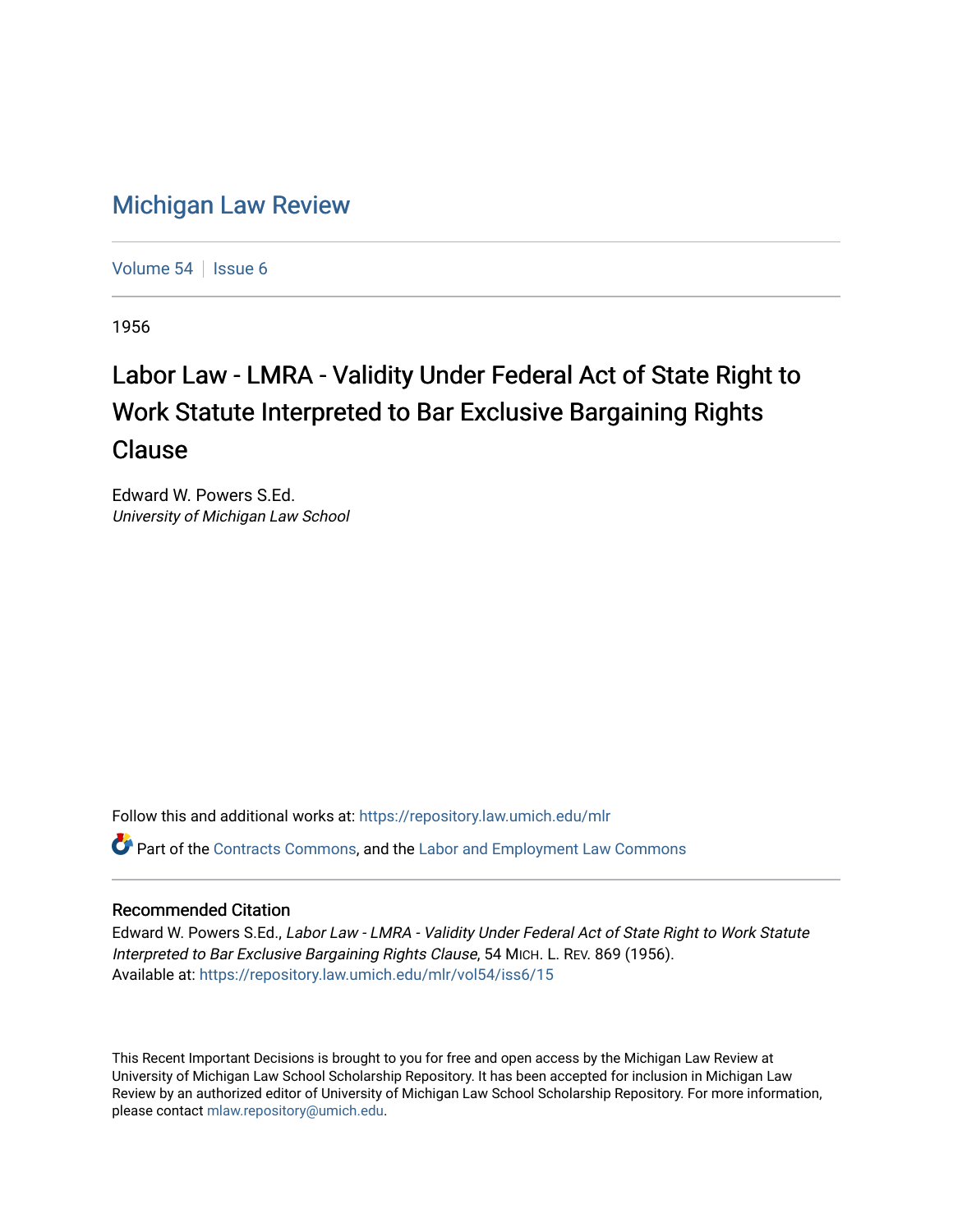LABOR LAW-LMRA-VALIDITY UNDER FEDERAL ACT OF STATE RIGHT TO WORK STATUTE INTERPRETED TO BAR EXCLUSIVE BARGAINING RIGHTS CLAUSE-Plaintiff employer, operator of a retail food store, refused to sign a contract with a union representing the only two butchers then employed by him on the ground that acceptance of a clause in the contract making the union the exclusive bargaining representative of all butchers in his establishment would violate the state right to work statute.1 The two butchers went on strike and began picketing the employer's establishment. The employer thereupon hired a non-union butcher and sought to have the picketing enjoined.2 The state district court denied the injunction. On certiorari **to**  the state supreme court, *held,* reversed, two justices dissenting. A non-union butcher's right to work would be abridged if the union acted as his agent without his consent. Therefore, the contract provision at issue, if embodied in the collective agreement, would violate the state right to work statute which provides that "it is hereby declared to be  $\dots$  public policy  $\dots$  that the right  $\ldots$  to work shall not be  $\ldots$  abridged on account of membership or non-membership in any labor union or labor organization."3 *Piegts v. Amalgamated Meat Cutters and Butchers' Workmen, Local No. 437-AFL,*  (La. 1955) 81 S. (2d) 835.

The state supreme court's interpretation is open to serious question. It

l La. Rev. Stat. (1950; Supp. 1954) tit. 23, §23:881 to 23:888.

2 Even though peaceful, picketing for an unlawful purpose, e.g., to compel an employer to negotiate a contract that would violate a valid state statute, may be enjoined. Local 10, United Assn. of Journeymen Plumbers and Steamfitters v. Graham, 345 U.S. 192, 73 S.Ct. 585 (1953).

3 La. Rev. Stat. (1950; Supp. 1954) tit. 23, §23:881.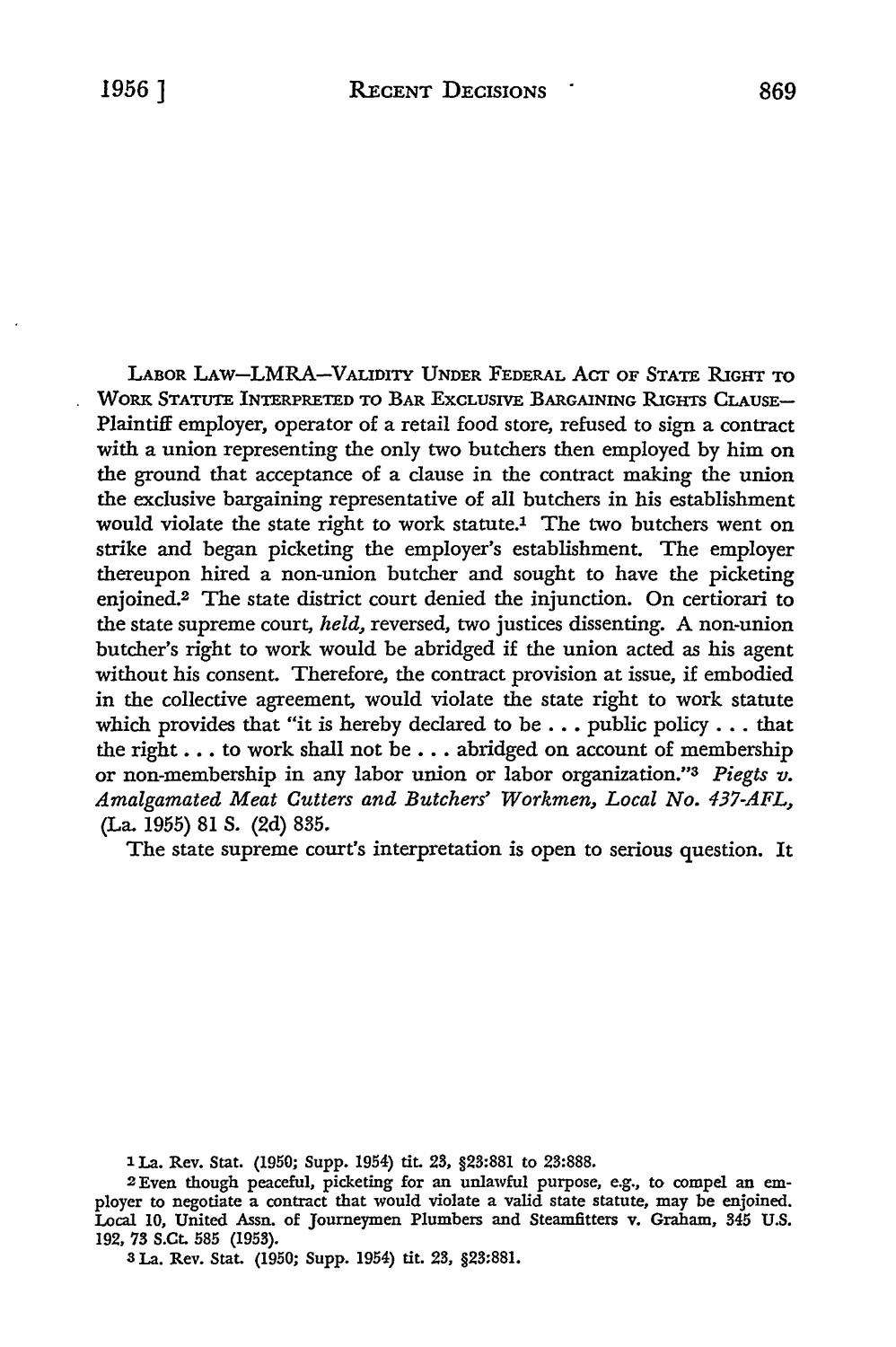rests upon the proposition that the right to work includes the component right to bargain individually over working conditions, and that, therefore, the statute protects this component right unless a workman voluntarily relinquishes it. While this broad definition is interesting as a piece of legal conceptualism, it is more than likely that the legislature intended the word "work" to have the everyday meaning given it by the layman. Particularly is this true in view of section IO of the same statute which provides that "nothing in this Part shall be construed to deny or abridge the right of employees by and through a labor organization ... to bargain collectively with their employer."4 Furthermore, the Louisiana statute is not significantly different from those of other states<sup>5</sup> and, in light of the history of these laws, $6$  the suggestion that they were aimed at agreements other than those requiring union membership as a condition of employment is a novel one. But however questionable the court's interpretation of the state statute may be, it must be accepted by a federal court.<sup>7</sup> Even though the employment relationship involved in the principal case was held not to be covered8 by the amended National Labor Relations Act,9 the state statute does not distinguish relationships which are subject to federal jurisdiction. Hence the principal case raises at least the theoretical question of whether a state has the power under the amended NLRA to preserve the riglit of individual bargaining by non-union members by outlawing contract provisions granting exclusive bargaining rights.1° Clearly such a power is not conferred by section 14 (b) of the federal act which allows states to prohibit the "execution or application of agreements requiring membership in a labor organization as a condition of employment...."<sup>11</sup> While there may

4 Id., §23:887.

<sup>5</sup>For example, the Virginia statute provides that "it is hereby declared to be the public policy of Virginia that the right of persons to work shall not be denied or abridged on account of membership or nonmembership in any labor union or labor organization." Va. Code (1950) tit. 40, §40-68. A statute more likely to warrant the interpretation given the statute in the principal case is that of Texas which provides that "the inherent right of a person to work and bargain freely with his employer, individually or collectively, for terms and conditions of his employment shall not be denied or infringed by law, or by any organization of whatever nature." 15 Tex. Civ. Stat. (Vernon, 1947) art. 5207 (a), §1.

6 See 21 BROOK. L. REv. 245 (1955).

7 Erie R. Co. v. Tompkins, 304 U.S. 64, 58 S.Ct. 817 (1938). No appeal to the Supreme Court has been taken in the principal case as the union withdrew its demand for the clause in issue following the state supreme court's decision, thus ending the particular controversy. Principal case at 841.

s The court stated that all plaintiff's operations are "strictly intrastate." Principal case at 836. However, the test of federal coverage is whether the particular employment relationship affects interstate commerce. See NLRB v. Fainblatt, 306 U.S. 601, 59 S.Ct. 668 (1939).

9 Labor-Managment Relations Act, 1947, 61 Stat. L. 136, 29 U.S.C. (1952) §§141 to 168.

10 Even if this question is answered in the affirmative, the constitutional requirement of due process must also be met. The constitutionality of a typical right to work statute was upheld in Lincoln Federal Labor Union v. Northwestern Iron and Metal Co., 335 U.S. 525, 69 S.Ct. 251 (1949). For a discussion of the constitutional issues raised by the principal case, see 8 STAN. L. REv. 105 (1955).

llLabor-Management Relations Act, 1947, 61 Stat. L. 151, 29 U.S.C. (1952) §164(b).